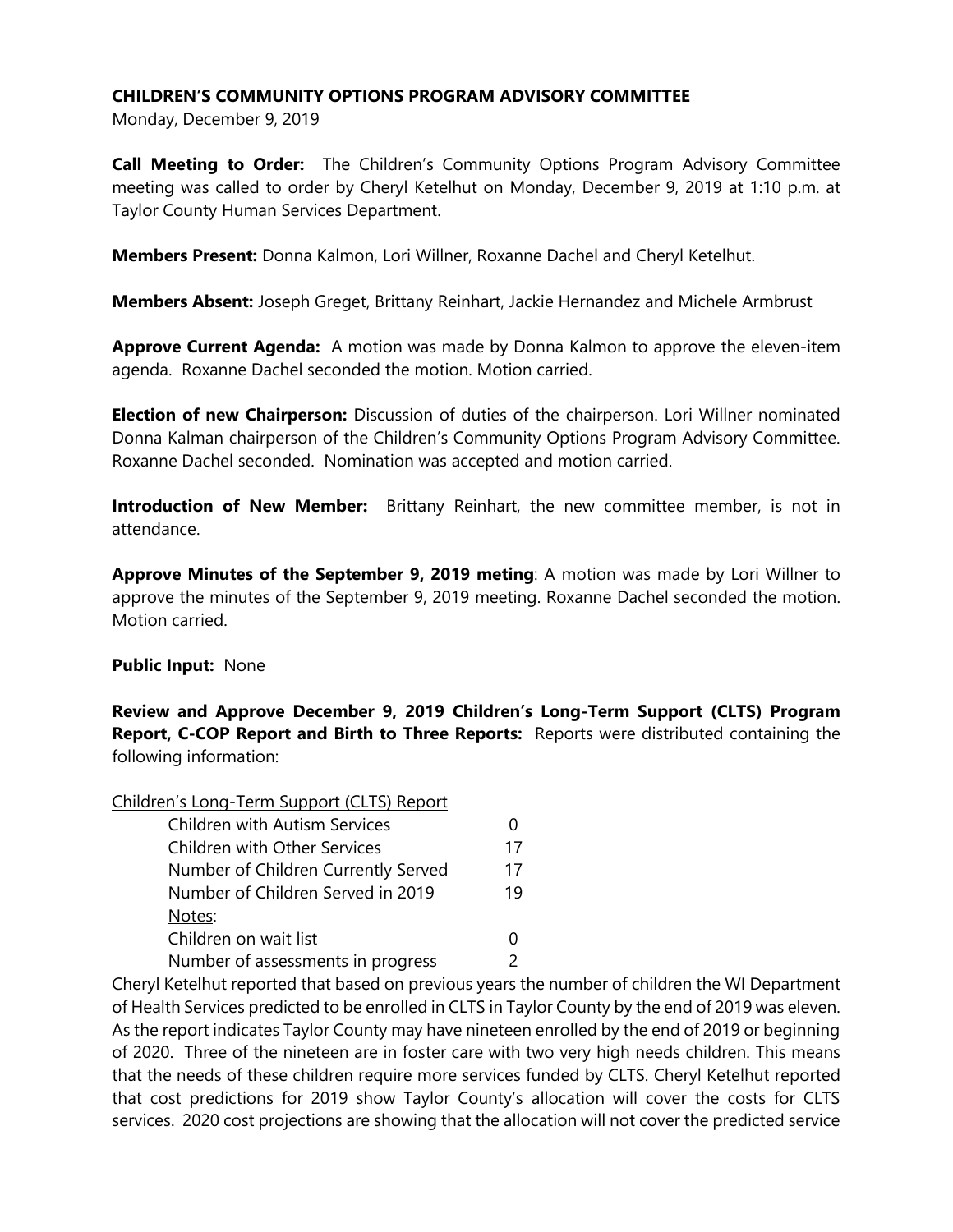needs. Taylor County is able to ask for additional funding since our enrollment numbers are higher than anticipated. Cheryl Ketelhut will be submitting that request after consulting with Rhonda Rudolph, HS Fiscal Manager and Liza Daleiden, Interim Director.

### Birth-to-Three Report

| Current number of Children in Birth to 3 | 16. |
|------------------------------------------|-----|
| Children served in Birth-to-Three 2019   | 33  |
| Referrals in 2019                        | 30  |
| Pending Assessments/Screens              |     |

Cheryl Ketelhut reported that the referral numbers are lower than usual. Education is being provided to referral sources about the Birth to Three program and how to make referrals. There has been a statewide trend that clinics are referring internally when children need services, and this is a violation of Medicaid rules which state that any provider receiving any Medicaid funding must refer families to Birth to Three and if the family chooses to opt out of the program they may do so.

Children's – Community Options Program Report

| <b>DHS Allocation</b>                  | \$20,050     |
|----------------------------------------|--------------|
| Administration (7% of base allocation) | $-$ \$ 1,404 |
| 2019 Allocation for Services           | \$18,646     |
| 2018 Carry-Over                        | \$1,073      |
| <b>Funds Available for Services</b>    | \$19,719     |
| Program Expenditures                   | \$8,575      |
| Remaining Service Funding              | \$11,144     |

Fifteen children/families are approved for funding in 2019, eleven families have turned in receipts for reimbursement. There is no wait list. Administrative fees at 7% of the allocation amount and include per diem and transportation for committee members as well as staff salary and wages. Cheryl Ketelhut reported that not all receipts for services obtained by the parent(s) have been turned in for reimbursement. She is determining of use of remaining C-COP funding for Case Management services is an option for 2020 as it would provide better reimbursement. The negative of the option is that it may limit funding for services. However, we have been underspent for several years. Cheryl Ketelhut will provide an update and bring options to this committee at the next meeting.

Roxanne Dachel motioned to approve the December 9, 2019 Children's Long-Term Support (CLTS) Program Report, CCOP Report and Birth to Three Report. Lori Willner seconded. Motion carried.

**DHS and Agency Updates**: Ms. Ketelhut reported no changes at DHS that involve CCOP. Agency update is resignation of Tammy Tom-Steinmetz as Director of Taylor County Human Services and the appointment of Liza Daleiden as the Interim Director. Liza has many years of experience at Human Services and has functioned as the Interim Director in the past. There are other open positions which are being filled either with internal interviews or outside advertising.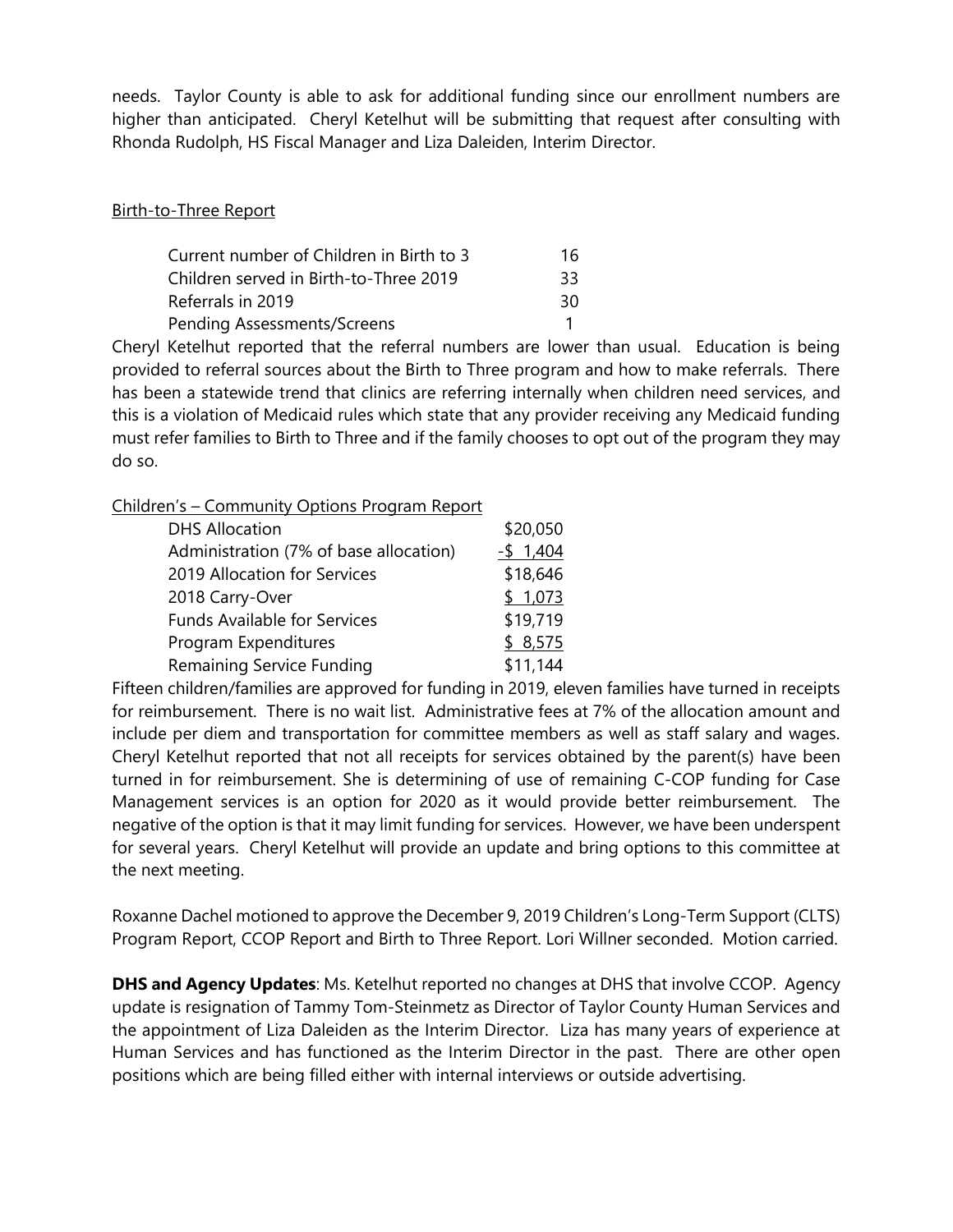**Confirm Next Meeting Dates:** The committee confirmed dates for 2020 meetings: March 9, 2020; June 8, 2020; September 14, 2020; and December 14, 2020. Meetings will be at 1:00 in the Board Room at Taylor County Human Services.

**Adjourn:** Motion to adjourn was made by Roxanne Dachel and seconded by Lori Willner. Meeting adjourned at 1:55 p.m.

Respectfully Submitted, Cheryl Ketelhut CCS Coord/Taylor County Human Services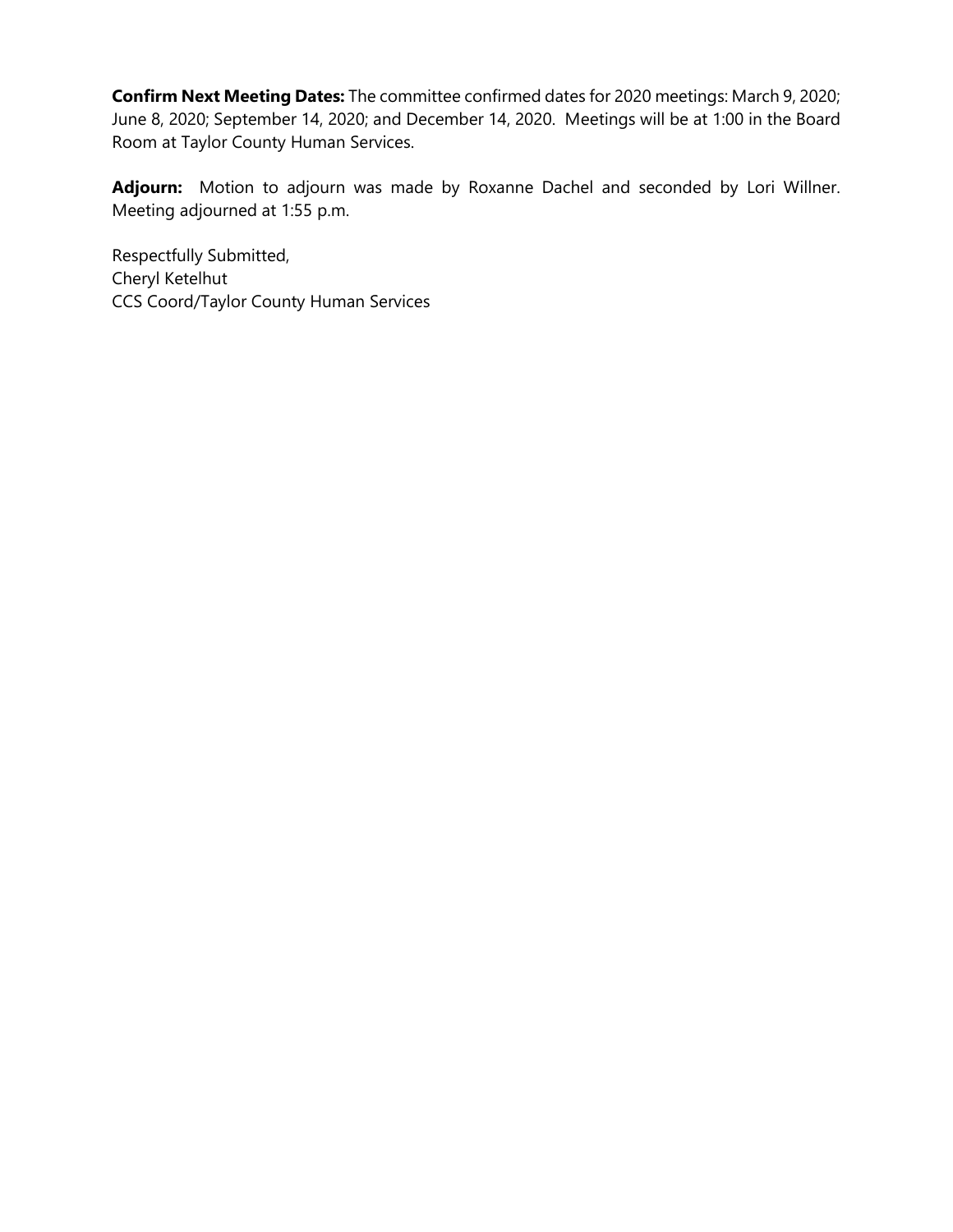# **CHILDREN'S COMMUNITY OPTIONS PROGRAM ADVISORY COMMITTEE**

Monday, September 9, 2019

**Call Meeting to Order:** The Children's Community Options Program Advisory Committee meeting was called to order by Cheryl Ketelhut on Monday, September 9, 2019 at 1:25 p.m. at Taylor County Human Services Department.

**Members Present:** Donna Kalmon, Lori Willner, Michele Armbrust and Cheryl Ketelhut.

**Members Absent:** Joseph Greget, Brittany Reinhart, Jackie Hernandez and Roxanne Dachel

**Election of new Chairperson:** Motion by Donna Kalmon and second by Michele Armbrust to table this item to next meeting when more members are present.

**Introduction of New Member:** Brittany Reinhart, the new committee member, is not in attendance.

**Approve Minutes of the March 11, 2019 meting**: A motion was made by Michele Armbrust to approve the minutes of the March 11, 2019 meeting. Lori Willner seconded the motion. Motion carried.

**Approve Current Agenda:** A motion was made by Roxanne Dachel to approve the eleven-item agenda. Lori Willner seconded the motion. Motion carried.

#### **Public Input:** None

**Review and Approve June 2019 and September 2019 Children's Long-Term Support (CLTS) Program Report, C-COP Report and Birth to Three Reports:** Handouts were distributed, and members agreed to review the most updated information thereby including the June 2019 reports.

#### Children's Long-Term Support (CLTS) Report

| <b>Children with Autism Services</b> |    |
|--------------------------------------|----|
| <b>Children with Other Services</b>  | 13 |
| Number of Children Currently Served  | 13 |
| Number of Children Served in 2019    | 16 |
| Notes:                               |    |
| Children on wait list                |    |
| Number of assessments in progress    |    |

Cheryl Ketelhut reported that the last child receiving funding via the autism funds aged out of CLTS and is now enrolled in adult services. All the children currently enrolled receive funding from the "CLTS Other" funding.

Birth-to-Three Report

Current number of Children in Birth to 3 19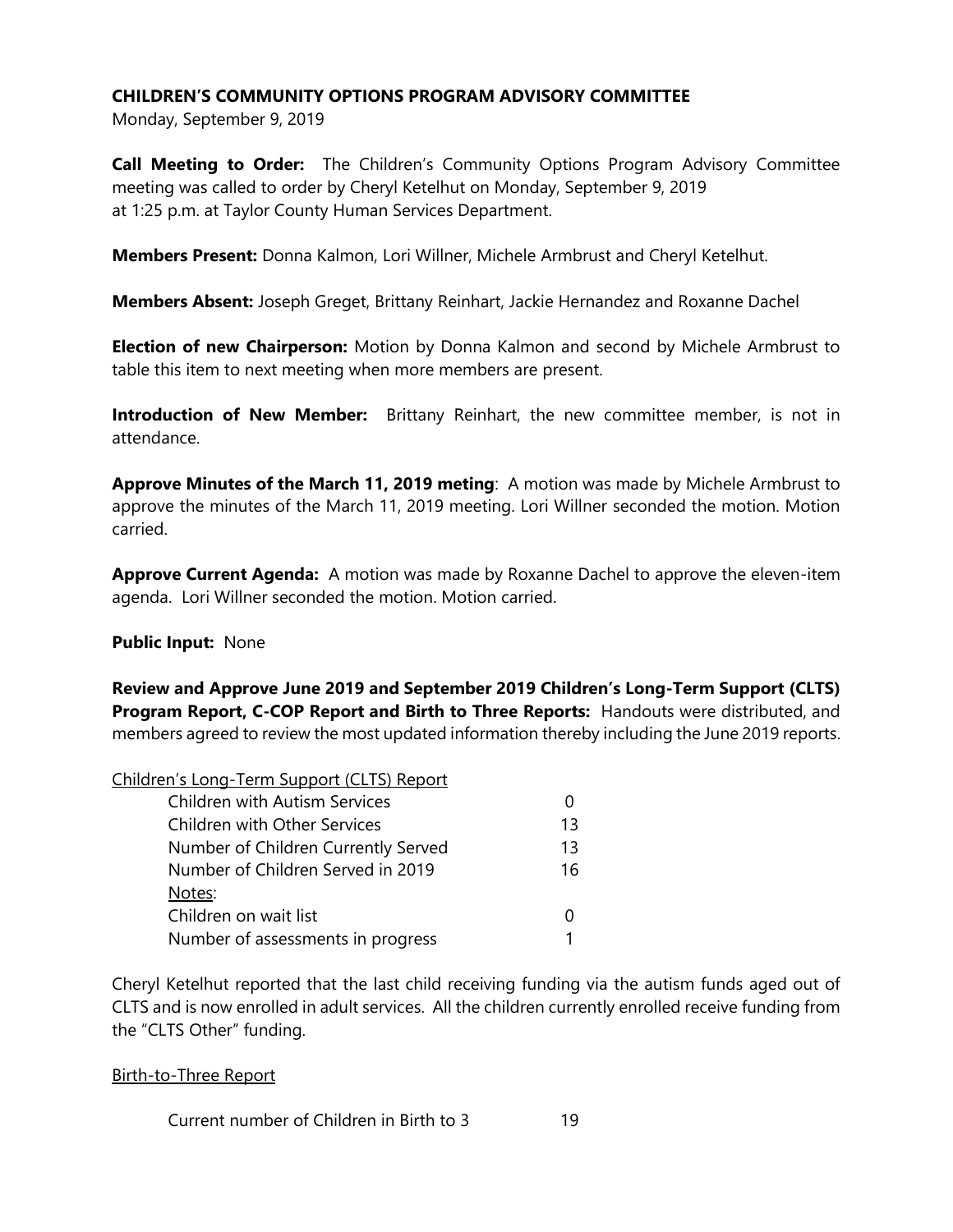| Children served in Birth-to-Three 2019 | 29 |
|----------------------------------------|----|
| Referrals in 2019                      | 26 |
| Pending Assessments/Screens            |    |

Cheryl Ketelhut reported that there were many children aging out of the program in August and September of 2019. Referral numbers are stable.

Children's – Community Options Program Report

| <b>DHS Allocation</b>                  | \$20,050     |
|----------------------------------------|--------------|
| Administration (7% of base allocation) | $-$ \$ 1,404 |
| 2019 Allocation for Services           | \$18,646     |
| 2018 Carry-Over                        | \$1,073      |
| <b>Funds Available for Services</b>    | \$19,719     |
| Program Expenditures                   | \$6,176      |
| <b>Remaining Service Funding</b>       | \$13,543     |
|                                        |              |

Fourteen children/families are approved for funding in 2019, 9 families have turned in receipts for reimbursement. There is no wait list. Services authorized included: specialized equipment, medical care not covered by other sources, respite care, child care, homemaker services, dietary supplements, specialized clothing, transportation and recreation. Administrative fees at 7% of the allocation amount and include per diem and transportation for committee members as well as staff salary and wages. Cheryl Ketelhut reported that not all receipts for services obtained by the parent(s) over summer months have been turned in for reimbursement.

Donna Kalmon motioned to approve the September 2019 Children's Long-Term Support (CLTS) Program Report, CCOP Report and Birth to Three Report which included the June 2019 information. Michele Armbrust seconded. Motion carried.

**DHS and Agency Updates**: Ms. Ketelhut reported no changes.

**Review and Approve 2020 CCOP Annual Plan Update**: Copies of the update were included in the packet mailed to members. Document reviewed. Members had no questions. The report will be updated to indicate that a Committee Chair would be elected at the December 2019 meeting. Donna Kalmon motioned to approve the 2020 CCOP annual Plan Update with the information regarding election of Committee Chair at the December 2019 meeting. Michele Armbrust seconded. Motion carried. Cheryl Ketelhut will submit the plan to the Department of Health Services.

**Other Business:** Cheryl Ketelhut distributed the revised Request for Reimbursement form which was revised to include identifying data for the child. Michele Armbrust motioned to accept the form as revised. Lori Willner seconded. Motion carried.

**Confirm Next Meeting Dates:** This committee will meet on December 9, 2019 at 1:00 in the Board Room at Taylor County Human Services.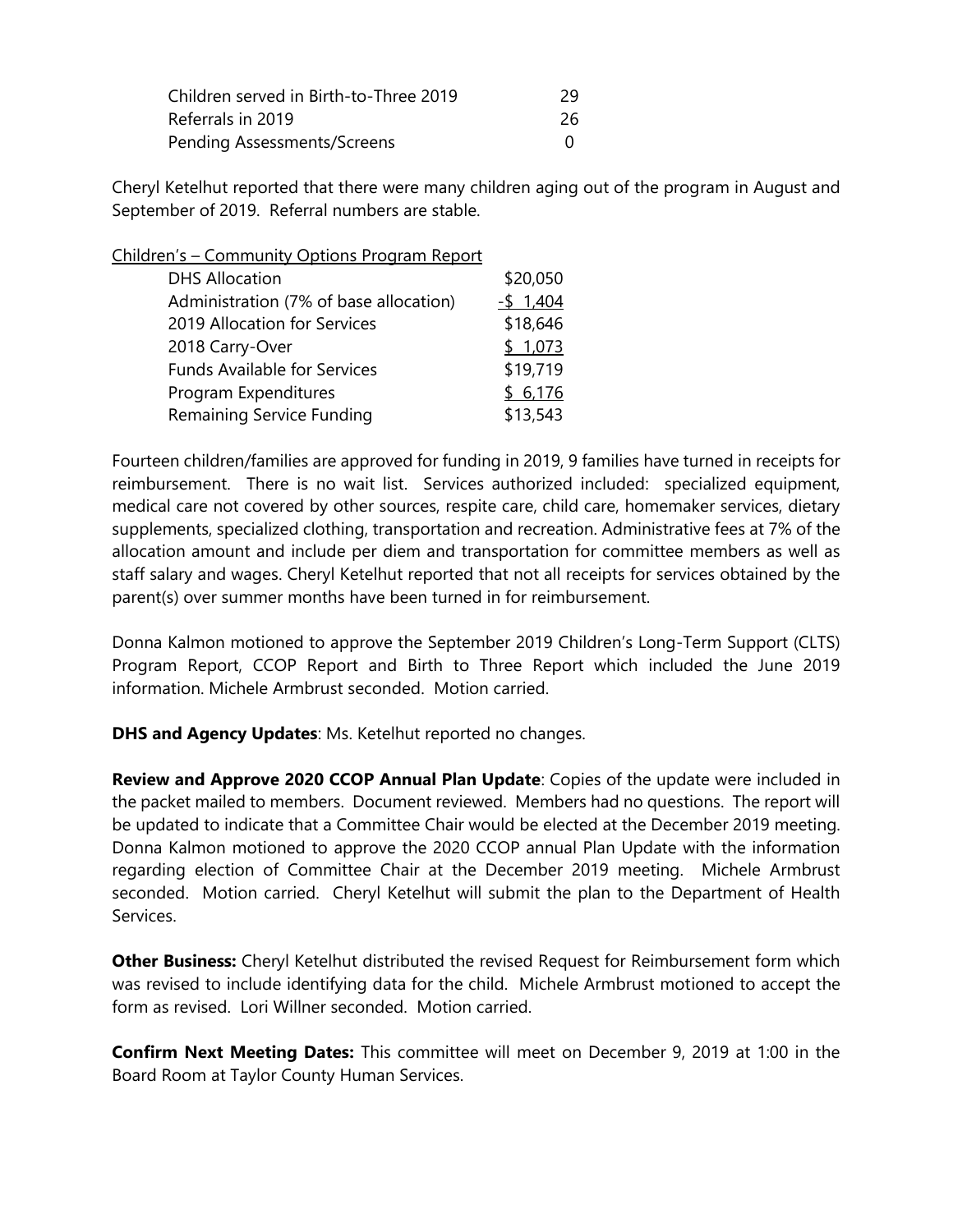**Adjourn:** Motion to adjourn was made by Michele Armbrust and seconded by Donna Kalmon. Meeting adjourned at 2:00 p.m.

Respectfully Submitted, Cheryl Ketelhut CCS Coord/Taylor County Human Services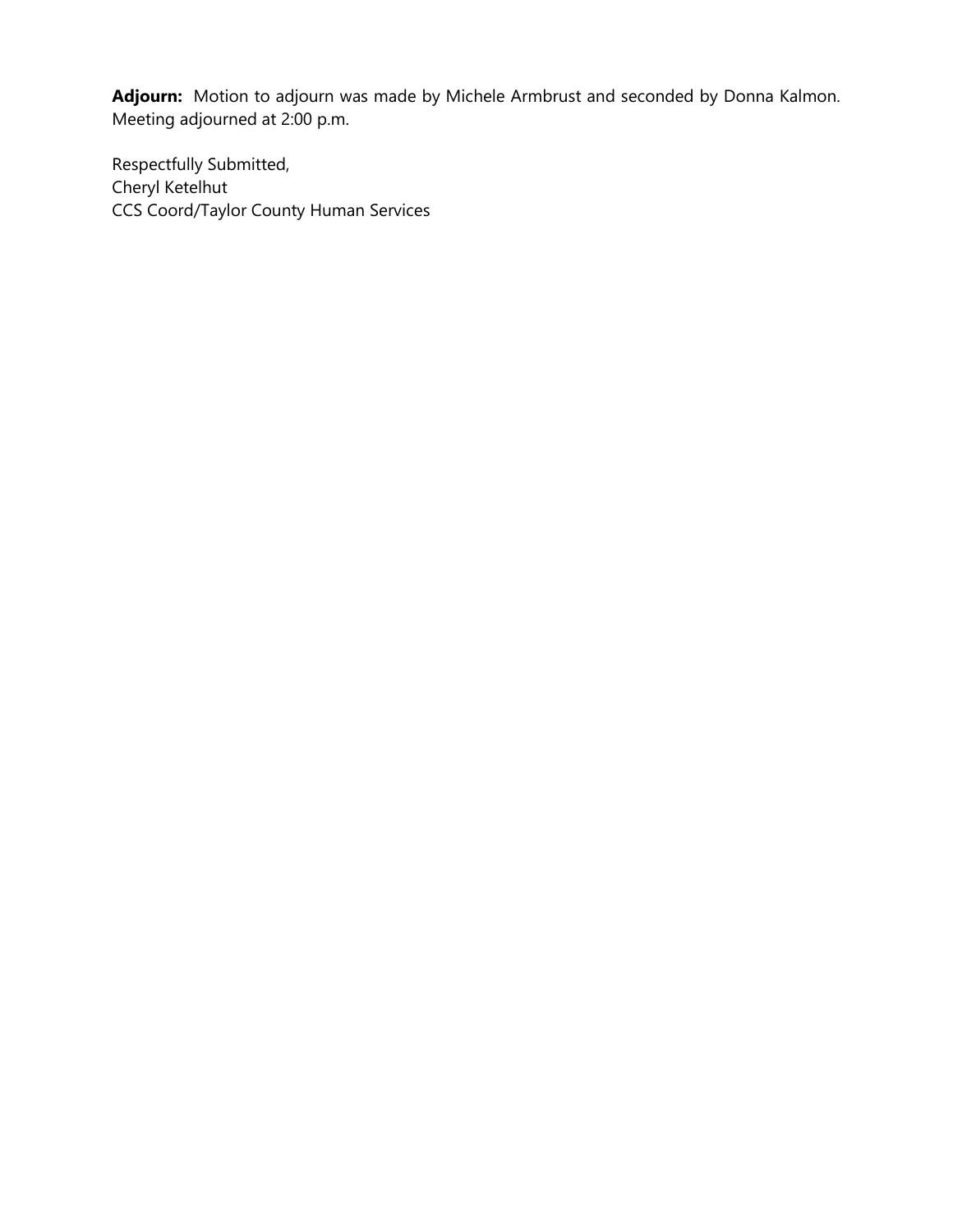## **CHILDREN'S COMMUNITY OPTIONS PROGRAM ADVISORY COMMITTEE**

Monday, March 11, 2019

**Call Meeting to Order:** The Children's Community Options Program Advisory Committee meeting was called to order by Donna Kalmon on Monday, March 11, 2019 at 1:07 p.m. at Taylor County Human Services Department.

**Members Present:** Donna Kalmon, Lori Willner, Jackie Hernandez, Kim Lewandowski, Roxanne Dachel and Cheryl Ketelhut. Lori Willner left meeting at 1:55 p.m.

**Members Absent:** Joseph Greget, Michele Armbrust and Brittany Reinhart.

**Introduction of New Member:** Committee members were informed that Brittany Reinhart is the new committee member. Due to long-standing appointment she could not attend today's meeting. September will be her first meeting.

**Approve Minutes of the December 10, 2018 meeting**: A motion was made by Lori Willner to approve the minutes of the December 10, 2018 meeting. Roxanne Dachel seconded the motion. Motion carried.

**Approve Current Agenda:** A motion was made by Roxanne Dachel to approve the eleven-item agenda. Lori Willner seconded the motion. Motion carried.

#### **Public Input:** None

**Review and Approve Final 2018 Children's Long-Term Support (CLTS) Program Report, C-COP Report and Birth to Three Reports:** Handouts were distributed which detailed the following information:

| <b>Children's Long-Term Support (CLTS) Report</b>                                 |    |
|-----------------------------------------------------------------------------------|----|
| <b>Children with Autism Services</b>                                              | 2  |
| <b>Children with Other Services</b>                                               | 12 |
| Number of Children Served in 2018                                                 | 14 |
| Notes:                                                                            |    |
| Children on wait list                                                             |    |
| Cheryl Ketelhut reported the one child on wait list was enrolled in January 2019. |    |

#### **Birth-to-Three Report**

| Children served in Birth-to-Three 2018 | 29 |
|----------------------------------------|----|
| Referrals in 2018                      | 36 |

Cheryl Ketelhut reported that the number of families participating in the Birth to Three Program had increased somewhat from earlier in the year. Historical data handout was shared, and it appears that referral numbers have not significantly changed. In reviewing 2018 referrals, it was found that families are not returning calls when Birth to Three staff call them to schedule appointments following a referral. Several reasons for this have been discussed: referral sources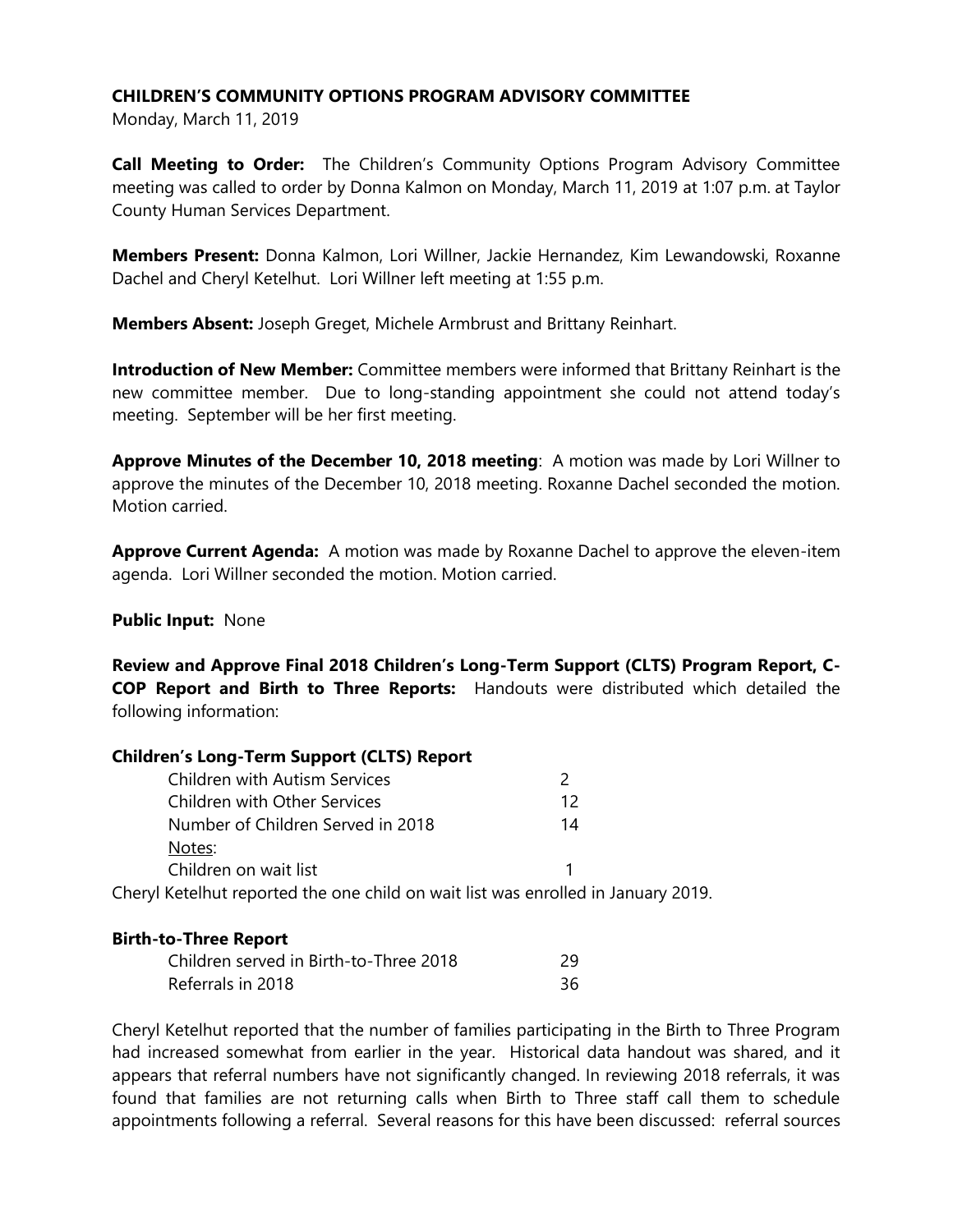not discussing the program with families before making the referral and they are not interested, families not having minutes available on cell phones, no land line phone available, agency policy to not text clients/families due to confidentiality reasons. Cheryl Ketelhut reported that the agency leadership team is researching possible solutions.

|  | 2018 Children's - Community Options Program Report |  |  |
|--|----------------------------------------------------|--|--|
|  |                                                    |  |  |

| <b>DHS Allocation</b>                  | \$20,050     |
|----------------------------------------|--------------|
| Administration (7% of base allocation) | $-$ \$ 1,404 |
| 2018 Allocation for Services           | \$18,646     |
| 2017 Carry-Over                        | \$1,003      |
| <b>Funds Available for Services</b>    | \$19,649     |
| Program Expenditures                   | \$10,384     |
| <b>Remaining Service Funding</b>       | \$9,265      |

Twelve children/families were approved for funding in 2018, 11 families turned in receipts for reimbursement. There is no wait list. Services authorized included: specialized equipment, medical care not covered by other sources, respite care, child care, homemaker services, dietary supplements, specialized clothing, transportation and recreation. Administrative fees at 7% of the allocation amount and include per diem and transportation for committee members as well as staff salary and wages. Cheryl Ketelhut is working with agency fiscal staff to determine if assessment and case management could be billed to CCOP rather than MA as there would be better reimbursement. Family needs always are the priority for funding. Kim Lewandowski motioned to accept the Final 2018 Children's Long-Term Support (CLTS) Program Report, CCOP Report and Birth to Three Report. Jackie Hernandez seconded. Motion carried.

**Review and Approve March 1, 2019 Children's Long-Term Support (CLTS) Program Report, C-COP Report and Birth to Three Reports:** Handouts were distributed which detailed the following information:

#### **Children's Long-Term Support (CLTS) Report – March 1, 2019**

| <b>Children with Autism Services</b>                        |    |    |
|-------------------------------------------------------------|----|----|
| <b>Children with Other Services</b>                         | 9  |    |
| Number of Children Currently Served                         | 10 |    |
| Total Number of Children Served 2019                        | 10 |    |
| <b>Notes:</b> Waiting list of children - no immediate needs |    | 1. |
| Assessments in progress                                     |    |    |

Cheryl Ketelhut reported that the funding pool for Children with Autism Services will no longer be available when the child currently receiving that funding transitions to adult services later this year. This is due to autism services being covered by the MA Card. The child on the wait list at the end of 2018 was removed and started receiving services in January 2019. The child currently on the wait list is transitioning to services in Taylor County following a move from Dane County. Human Services staff are working with the family to transition services, which will be completed by 4/1/2019.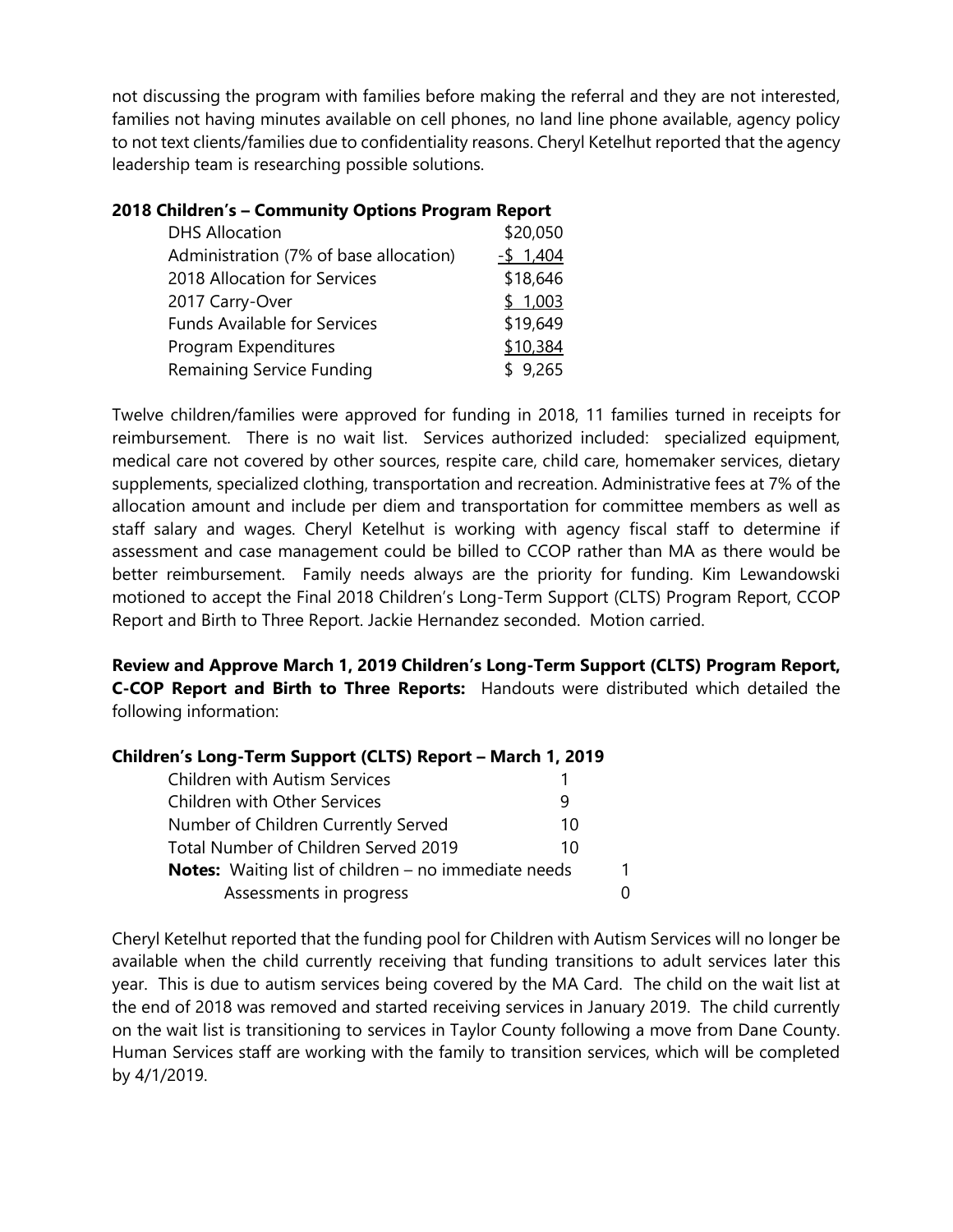## **Birth-to-Three Report – March 1, 2019**

| Children served in Birth-to-Three 2019       | 17 |
|----------------------------------------------|----|
| Current Number of Children in Birth-to-Three | 18 |
| <b>Pending Assessments/Screens</b>           | 3. |
| Referrals in 2019                            |    |

#### **2019 Children's – Community Options Program Report**

| <b>2019 Funding Allocation Information:</b> |              |
|---------------------------------------------|--------------|
| <b>DHS Allocation</b>                       | \$20,050     |
| Administration (7% of base allocation)      | 1404<br>$-5$ |
| 2018 Allocation for Services                | \$18,646     |
| Program Expenditures                        | 672          |
| <b>Remaining Service Funding</b>            | \$17,974     |

13 Children/Families are approved for funding in 2019, 2 families have turned in receipts for reimbursement. There is no wait list. Services authorized include: specialized equipment, medical care not covered by other sources, respite care, homemaker services, dietary supplements/specialized clothing, transportation, recreation, child care and parent education.

**State and Taylor County Updates**: Ms. Ketelhut discussed changes at WI Department of Health Services (DHS): Up through 2018 each county in WI determined its own rates for providers of CLTS services. The federal authorities have stated that WI must have a consistent method of determining rates for CLTS service providers. Therefor starting in 2019, DHS is setting rates for the services where the provider has direct contact with the child (supportive home care, daily living skills, respite). For some services the rate will be determined by the level of care the child requires and if the provider is from an agency or is an individual provider. Forums for county, parents, providers and the public have been held for input regarding this change. Final rates have been set and counties are using the first six month of 2019 to transition to the new rates with such being completed by 7/1/2019. Cheryl Ketelhut stated she has calculated the cost of services for the children currently enrolled and Taylor County may be close to spending its entire allocation.

Committee members were also updated that Jacob Borman is the new CLTS Support and Service Coordinator. Committee members were also updated on various vacancies and new staff at Human Services.

#### **Other Business:** None.

**Confirm Next Meeting Dates:** This committee will meet on June 10, 2019 at 1:00 in the Board Room at Taylor County Human Services.

**Adjourn:** Motion to adjourn was made by Jackie Hernandez and seconded by Roxanne Dachel. Meeting adjourned at 2:07 p.m.

Respectfully Submitted, Cheryl Ketelhut